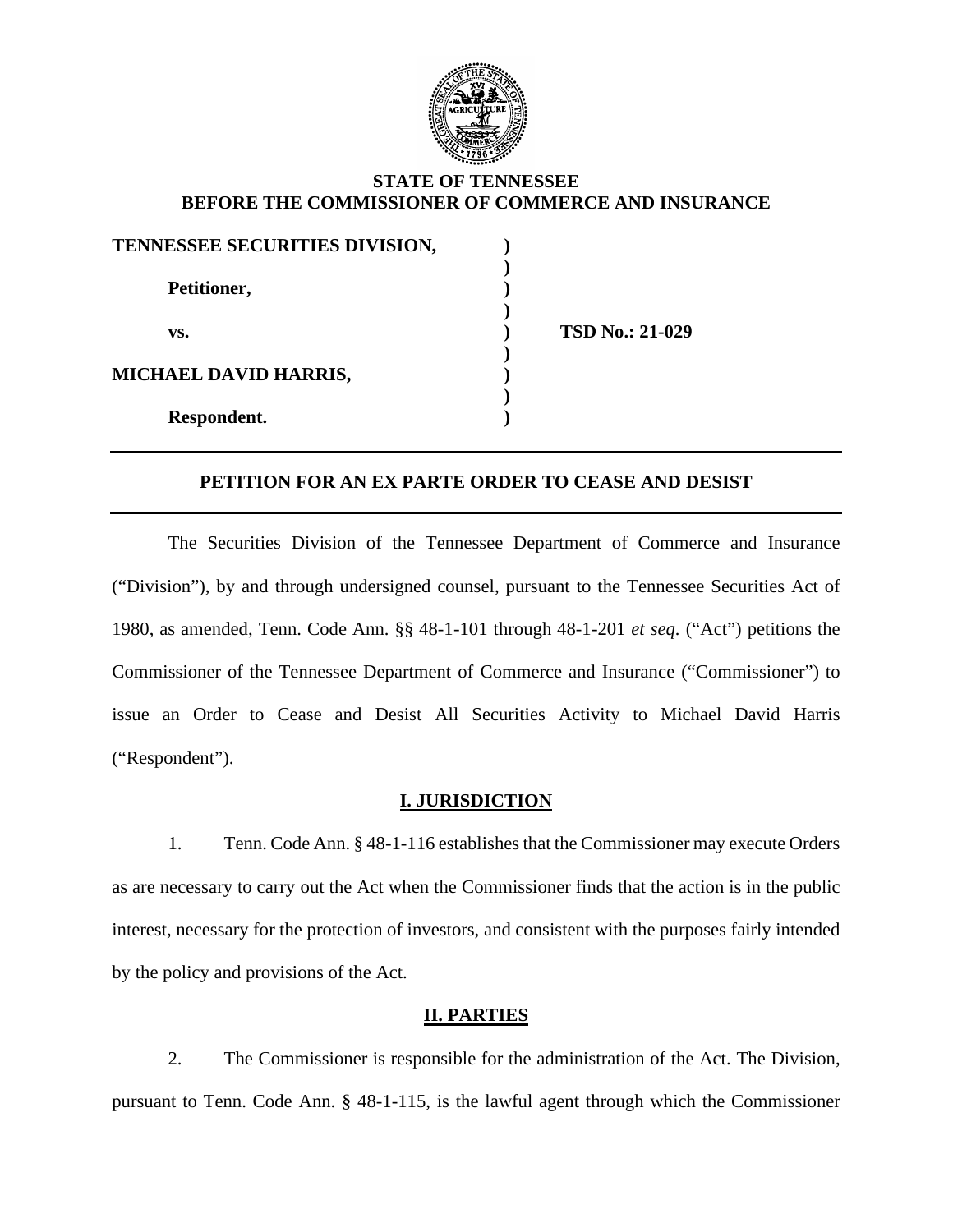discharges this responsibility.

3. The Respondent is resident of Tennessee. At no time has the Respondent been registered as a broker-dealer, broker-dealer agent, investment adviser or investment adviser representative within the State of Tennessee.

### **III. FACTUAL ALLEGATIONS**

## *A. Respondent sold securities from or within Tennessee without being registered to sell securities from or within Tennessee.*

4. On February 5, 2020, the Financial Services Investigative Unit ("FSIU") received information from Detective Ricky Sanders ("Detective Sanders") of the Morristown Police Department about the Respondent issuing promissory notes to consumers. ("Smith Aff.").

5. Detective Sanders reported that a police report was filed by a consumer and alleged that the Respondent issued the consumer a promissory note with a stated rate of return in exchange for twenty-five thousand dollars (\$25,000.00). The consumer received no return on his investment but was unwilling to come forward to file a criminal action against the Respondent. ("Smith Aff.").

6. The Morristown Police Department received information about eighteen (18) victims that invested three hundred fifty-four thousand dollars (\$354,000.00), and the Jefferson City Police Department received information about another ten (10) victims that invested a total of approximately fifty thousand dollars (\$50,000.00). Detective Sanders reported that the Respondent issued promissory notes for approximately eleven (11) years and lost the money in the stock market. ("Smith Aff.").

7. As a result of Detective Sanders referral, Order of Investigation 2020-0010 was issued. ("Smith Aff.").

TSD vs. Michael David Harris Petition for an Order to Cease and Desist All Securities Activity Page **2** of **11** 8. Theresa Smith ("Ms. Smith"), one victim, was shown documents that related to day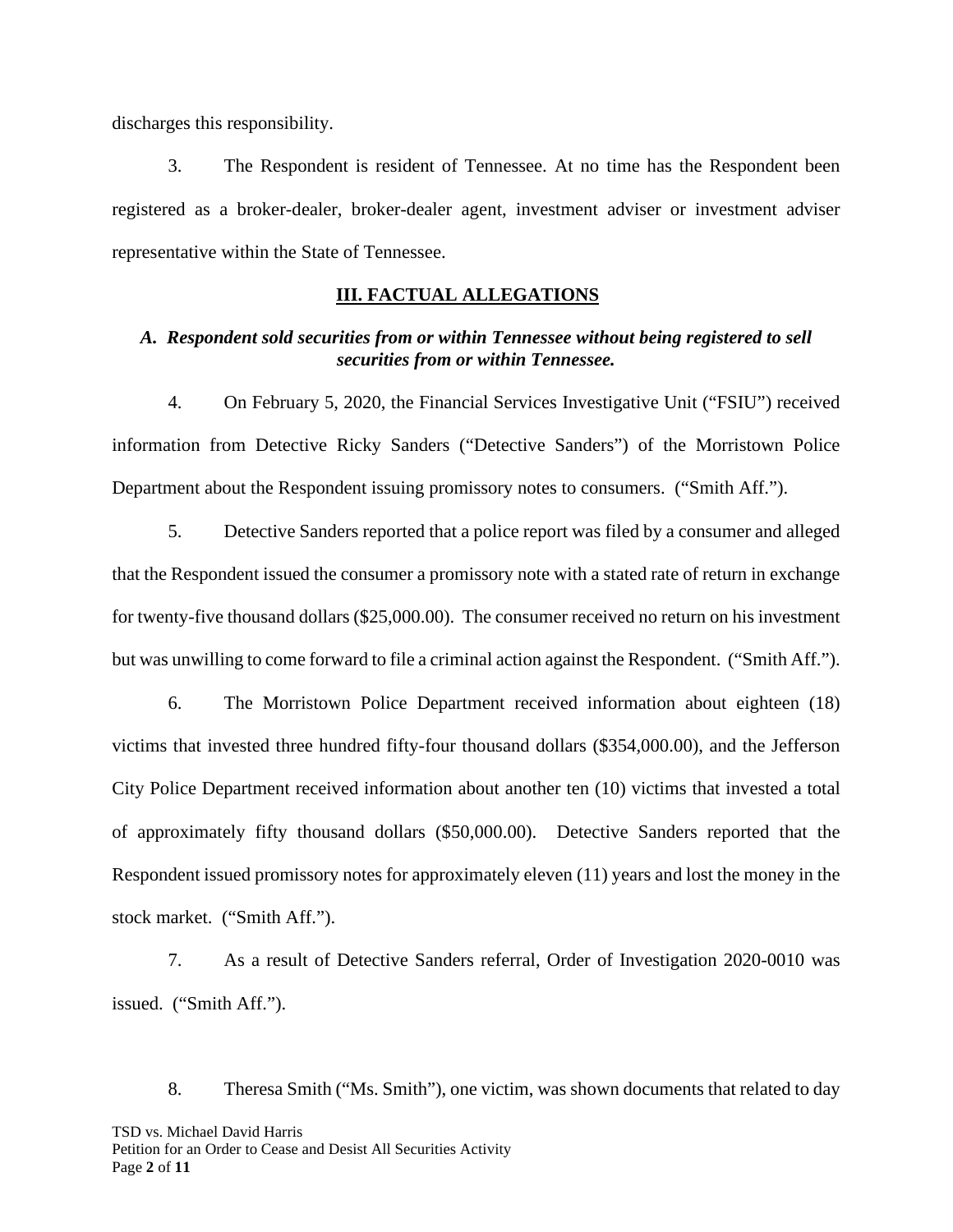trading, and the Respondent guaranteed her a ten percent (10%) weekly return on an investment into energy and gas. The Respondent told Ms. Smith that her investment was safe and provided her a promissory note for her twenty thousand dollar (\$20,000) investment. ("Smith Aff.").

9. Casey Smith ("C. Smith") was referred to the Respondent by his mother, Ms. Smith. C. Smith invested thirty thousand dollars (\$30,000.00) with the Respondent and was promised a weekly ten percent (10%) risk-free return. ("Smith Aff.").

10. On September 1, 2020, FSIU issued a subpoena for the Respondent to submit to an interview on December 15, 2020 and provide documentation about each investor and each investment. The Respondent failed to appear on December 15, 2020 as instructed by the subpoena. ("Smith Aff.").

11. On December 21, 2020, FSIU received a phone call from the Respondent. The Respondent apologized for not appearing and asked for more time to gather information. The Respondent was told he had until January 5, 2021 to provide the information requested in the subpoena. ("Smith Aff.").

12. On January 4, 2021, Mr. Harris provided a signed statement that acknowledged the issuance of promissory notes along with names and amounts owed to clients. Mr. Harris provided copies of promissory notes issued. ("Smith Aff.").

13. During a January 8, 2021 phone call, the Respondent indicated that he had provided all the documentation that he had. Mr. Harris admitted to not being registered in Tennessee, issuing promissory notes and paying off older notes with new promissory notes. Mr. Harris also admitted that he knew what he was doing was wrong and that he intended to pay everyone back. ("Smith Aff.").

14. In total, in 2018 and 2019 Mr. Harris issued promissory notes to Casey Smith,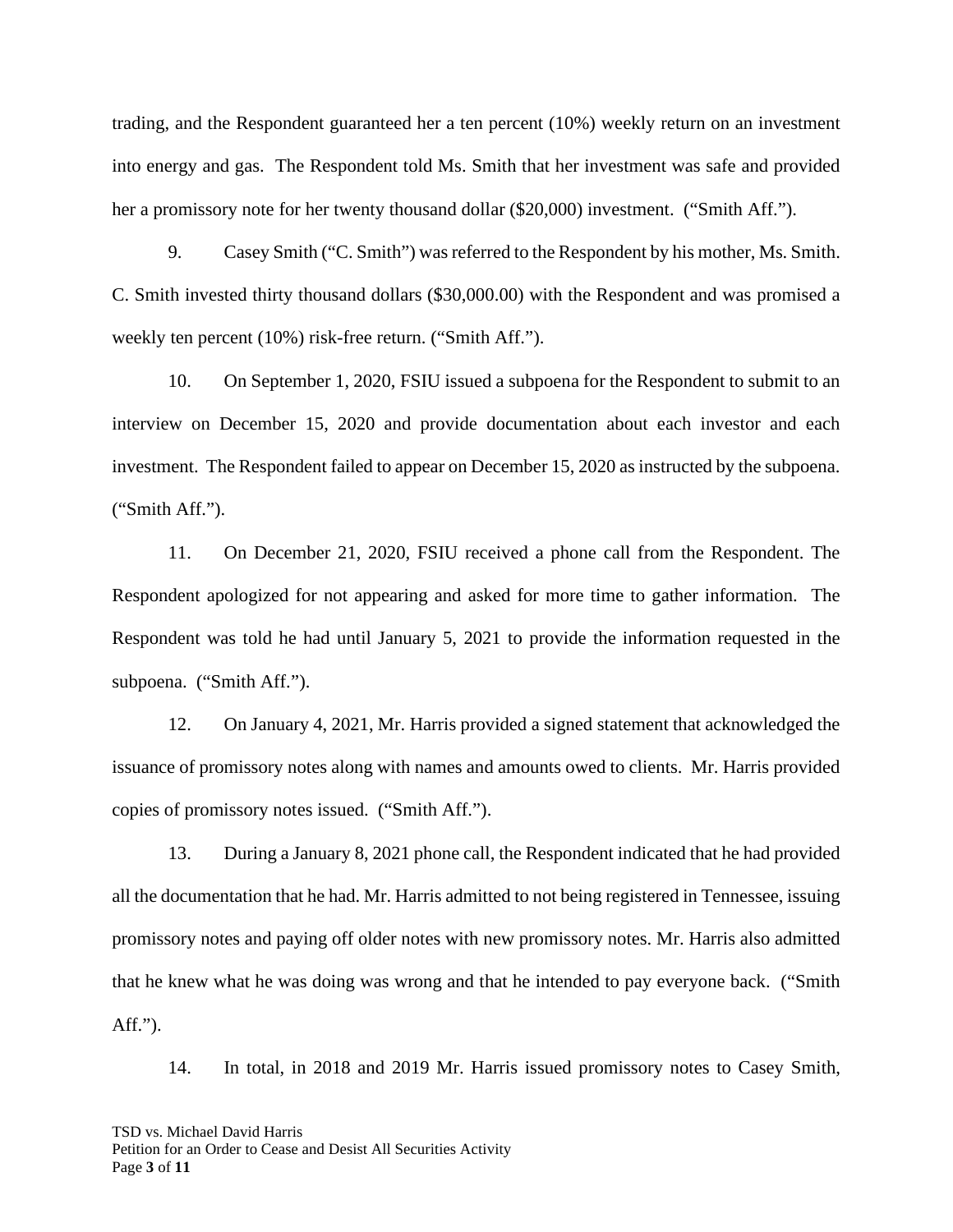Johnathan Smith, James Bunch, Tim Cope, Bill Gardner, Josh Collins, Darrell Goodrich, Tony Drinnon, Jarrod Gregg, Josh Pritting, James King, and Ken Hopson in 2018 and 2019 and gave each investor an interest in the same Farm Bureau life insurance policy. ("Smith Aff.").

15. In August 2021, FSIU received another complaint regarding Mr. Harris from Justin Taylor that was filed with the Securities and Exchange Commission. Mr. Taylor indicated that he met with Mr. Harris in February 2021 and was given a promissory note in exchange for approximately thirty thousand dollar (\$30,000) investment. ("Smith Aff.").

16. On August 19, 2021, letters and questionnaires were mailed to Justin Taylor, Michael and Katy Barnes, Jeremy and Sonja Elkins, and Wendell and Tiffany Elkins. Each questionnaire was returned and indicated that the Respondent continued to issue promissory notes to investors. ("Smith Aff.").

17. On October 8, 2021, the Division received a complaint from Kent Tyler that was referred from the SEC. Mr. Tyler indicated that he invested with the Respondent. When Mr. Tyler sought a return of his funds, the Respondent was unable to provide them from August 13, 2020 through the present. ("Smith Aff.").

18. At no point has the Respondent been registered, or applied to register, in Tennessee as a broker-dealer, agent, investment adviser, or investment adviser representative. ("Odom Aff.).

## *B. Respondent sold securities from or within Tennessee without the securities being properly registered and failed to disclose that the securities were unregistered.*

19. None of the promissory notes offered or sold by the Respondent are registered with the State of Tennessee.

20. The Respondent did not disclose to any investor that the promissory notes being offered were not properly registered with the State of Tennessee.

#### *C. Respondent employed a scheme to defraud, made untrue or omitted statements of material*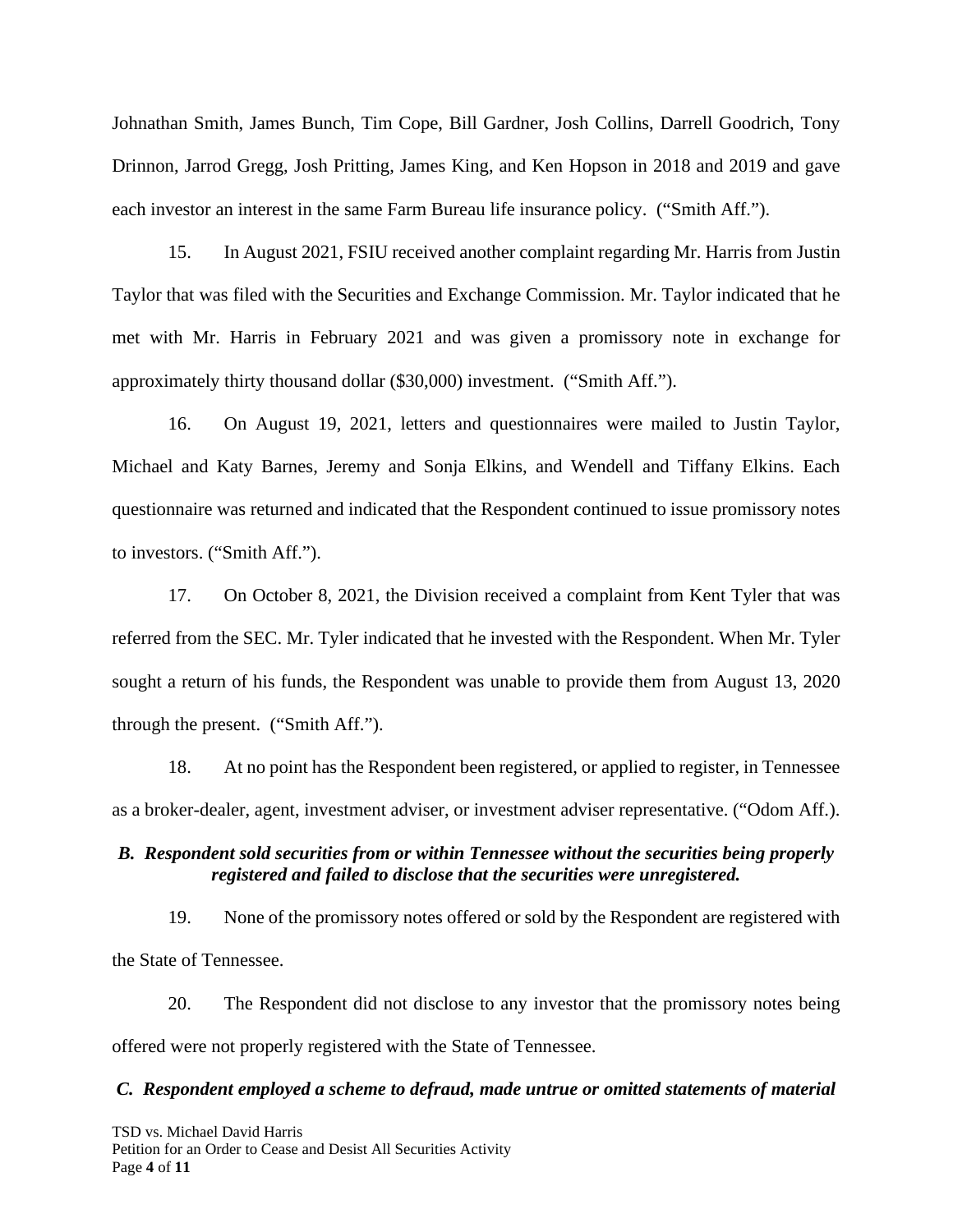### *fact, and engaged in an act which operated as a fraud or deceit.*

21. The Respondent issued promissory notes after he admitted that what he was doing was wrong and effectively admitted to running a Ponzi Scheme by issuing the newer promissory notes to pay off older promissory notes.

22. The Respondent gave investors the false impression that he was a registered investment professional.

23. The Respondent told investors that they could request their funds at any time.

### **IV. APPLICABLE LAW**

### *A. Pertaining to the Definition of Security*

24. According to Tenn. Code Ann. § 48-1-102(20)(A), security is defined as, in pertinent part, "[A]ny note, stock, treasury stock, bond, debenture, evidence of indebtedness . . . preorganization certificate or subscription, transferable share, investment contract . . . or, in general, any interest or instrument commonly known as a 'security[]'[.]"

## *B. Pertaining to the Commissioner's Authority to Carry Out the Provisions of the Tennessee Securities Act of 1980*

25. According to Tenn. Code Ann. § 48-1-116, the Commissioner may make, promulgate, amend, and rescind such Orders as are necessary to carry out the provisions of the Act, upon a finding that such Order is in the public interest, necessary for the protection of investors, and consistent with the purposes fairly intended by the policy and provisions of the Act.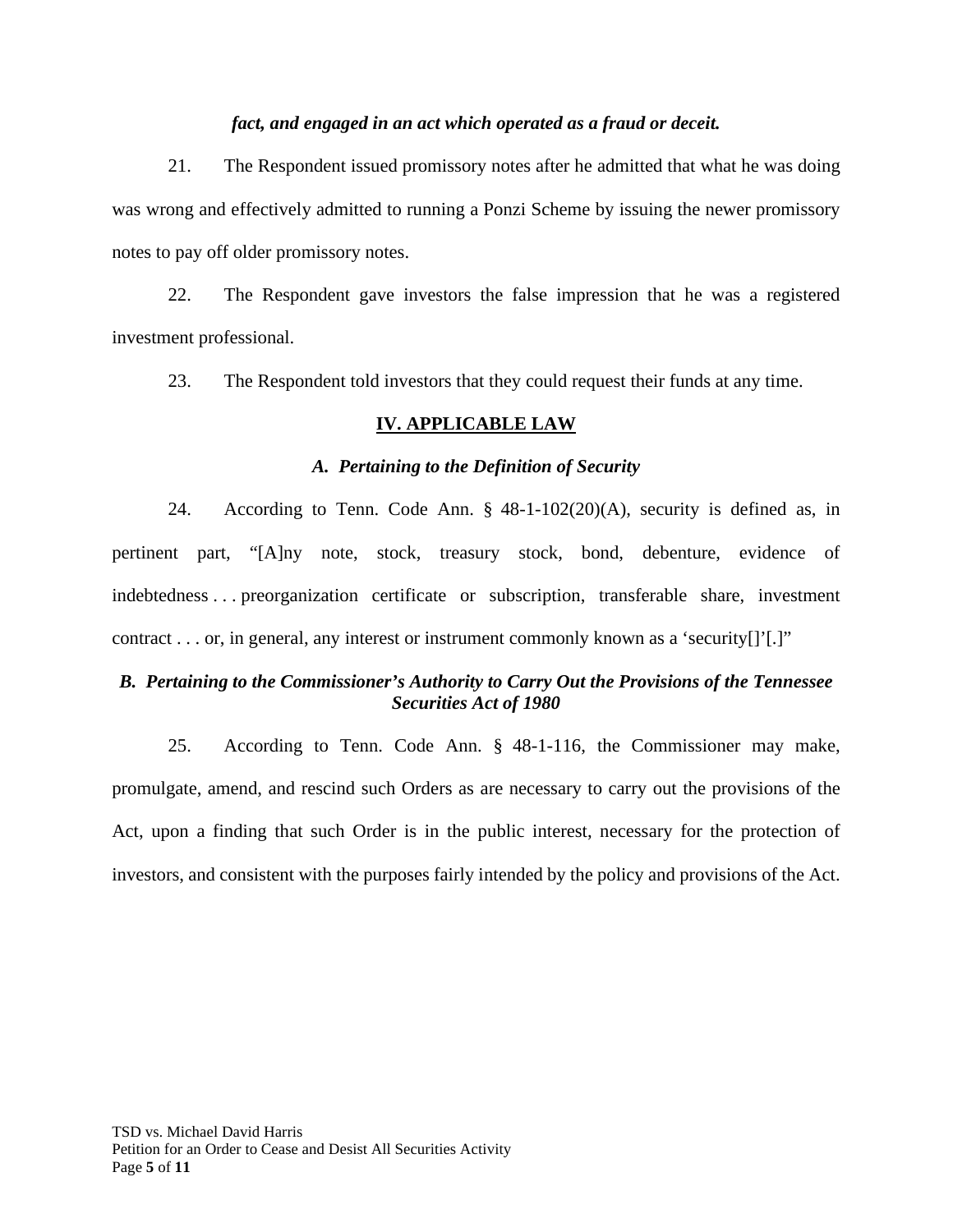## *C. Pertaining to the Commissioner's Authority to Order the Respondents to Cease and Desist All Securities Activity*

26. Tenn. Code Ann. § 48-1-116(a) states, in pertinent part, that "[t]he [C]ommissioner may from time to time make, promulgate, amend, and rescind such rules, forms, and orders as are necessary to carry out this part[.]"

27. Tenn. Code Ann. § 48-1-116(e)(2)(A) provides that the Commissioner may enter Orders without "[n]otice to the affected parties (which shall be prior notice unless the commissioner determines that prior notice would not be in the public interest and would be detrimental to the protection of investors)[.]"

# *D. Pertaining to the Respondent's Failure to Register to Offer or Sell Securities from or in Tennessee*

28. Tenn. Code Ann. § 48-1-109(a) states, in pertinent part, that "[i]t is unlawful for any person to transact business from or in this state as a broker-dealer or agent unless such person is registered as a broker-dealer or agent under this part[.]"

## *E. Pertaining to the Respondent's Failure to Offer Registered Securities*

29. According to Tenn. Code Ann. § 48-1-104, it is unlawful for any person to sell any security in this state unless it is registered under this part.

# *F. Pertaining to the Respondent's Securities Fraud*

30. Tenn. Code Ann. § 48-1-121(a) provides that it is unlawful for any person, in connection with the offer, sale, or purchase of any security within the State of Tennessee, directly or indirectly, to:

- (1) Employ any device, scheme, or artifice to defraud;
- (2) Make any untrue statement of a material fact or omit to state a material fact necessary in order to make the statements made, in the light of the circumstances under which they are made, not misleading; or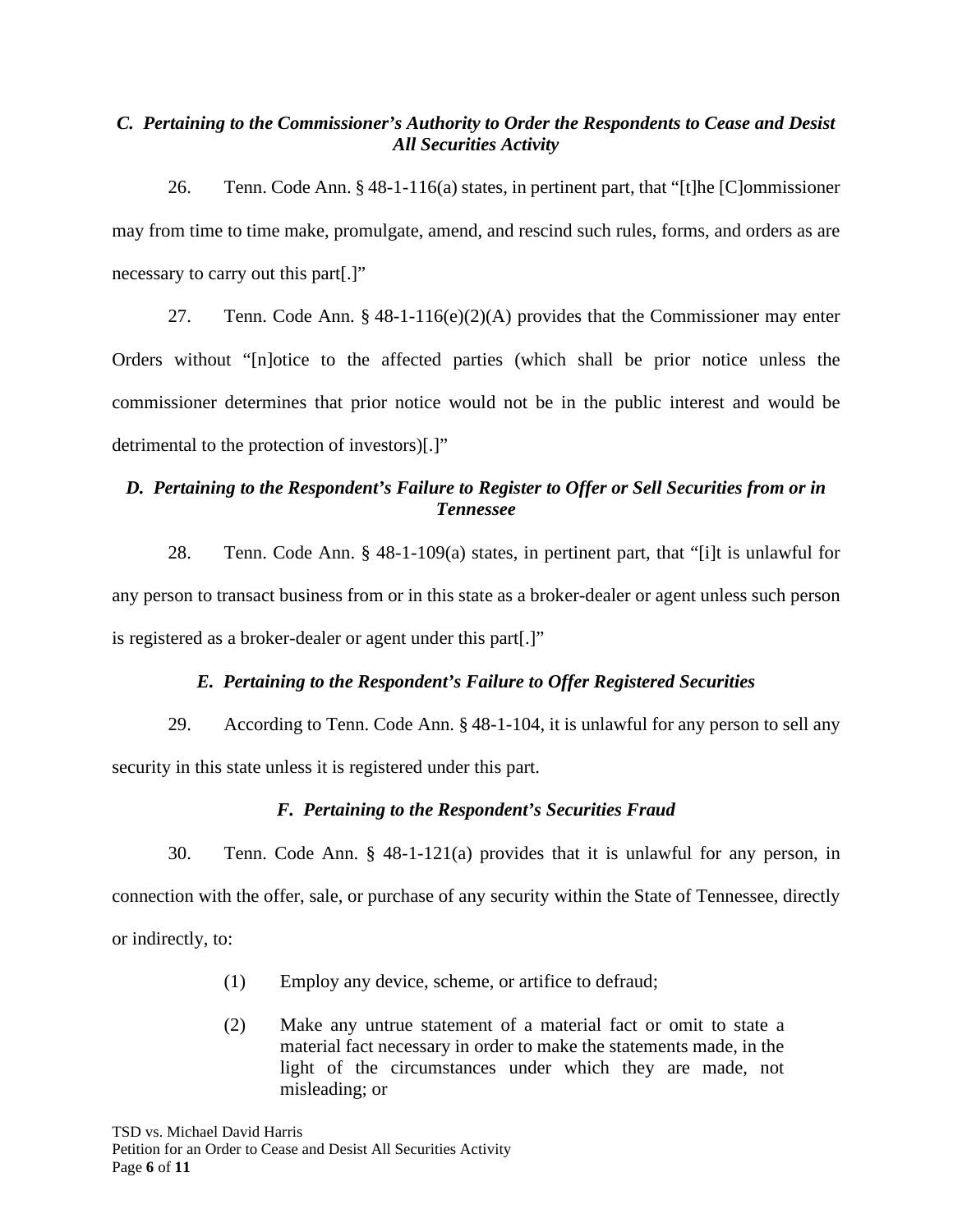(3) Engage in any act, practice, or course of business which operates or would operate as a fraud or deceit upon any person.

## **V. CAUSES OF ACTION**

## *A. The Respondent offered securities without being registered to offer or sell securities from or in Tennessee.*

31. The facts as set out above demonstrate that the Respondent offered to sell and sold securities in Tennessee without being registered under the Act to offer to sell or to sell securities from or in Tennessee. It is unlawful for any person to transact business from or in this state as a broker-dealer or broker-dealer agent unless such person is registered as a broker-dealer or brokerdealer agent under the Act. Tenn. Code Ann. § 48-1-109(a).

32. The Respondent's offers to sell and selling of securities without being registered with the Division to engage in the offering/selling of securities from, in, or into Tennessee provides adequate grounds under Tenn. Code Ann. § 48-1-116(a) for the entry of an Order to Cease and Desist All Securities Activity.

# *B. The Respondent offered securities from or in Tennessee without the securities being registered.*

33. The facts as set out above demonstrate that the Respondent offered to sell and sold securities in the form of promissory notes in Tennessee without the securities being registered. It is unlawful for any person to sell any security in this state unless it is registered under Tenn. Code Ann. § 48-1-104.

34. The Respondent's offers to sell and selling of securities without the securities being registered provides adequate grounds under Tenn. Code Ann. § 48-1-104 for the entry of an Order to Cease and Desist All Securities Activity.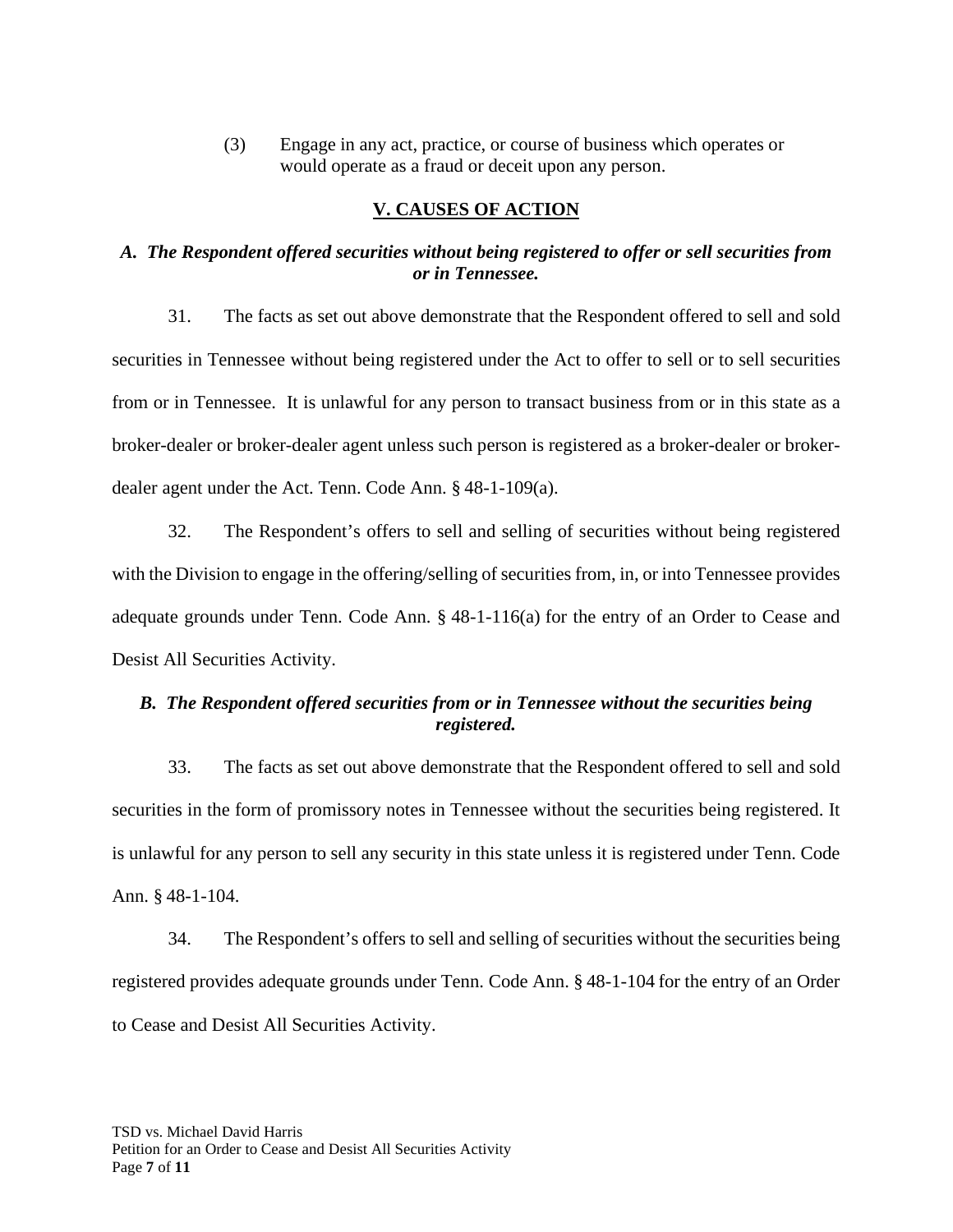#### *C. The Respondents engaged in securities fraud.*

35. The facts as set out above demonstrate that the Respondent failed to inform the investors that they are not registered to offer or to sell securities in or from Tennessee, and the failed to inform the investors that the securities in which they offered to sell have not been registered for sale in Tennessee. The Respondent's omission of these facts conveyed to the investors a false impression that the Respondent was operating legally in Tennessee and rendered the entirety of their promissory notes materially misleading and fraudulent pursuant to Tenn. Code Ann. § 48-1-121(a)(2) and (3).

36. The facts as set out above also demonstrate that the Respondent admitted to issuing newer promissory notes in order to pay investors for the older promissory notes. The Respondent mislead investors to believe they could receive their investment back at any time. The Respondent effectively ran a Ponzi Scheme to defraud investors. The untrue statements and omission of these facts falsely indicated to potential investors that the Respondent conducted fair business practices and rendered the entirety of their promissory notes materially misleading and fraudulent pursuant to Tenn. Code Ann. § 48-1-121(a)(2) and (3).

37. The Respondent's fraudulent actions by omitting these facts provide adequate grounds under Tenn. Code Ann. § 48-1-116(b) for the entry of an Order to Cease and Desist All Securities Activity.

## *D. The Respondent is still engaging in the unregistered offering/selling of unregistered securities.*

38. The Respondent continues to offer to sell securities in Tennessee that are not registered with the Division for sale in Tennessee, and the Respondent is still not registered with the Division to offer to sell or to sell securities from, in, or into Tennessee.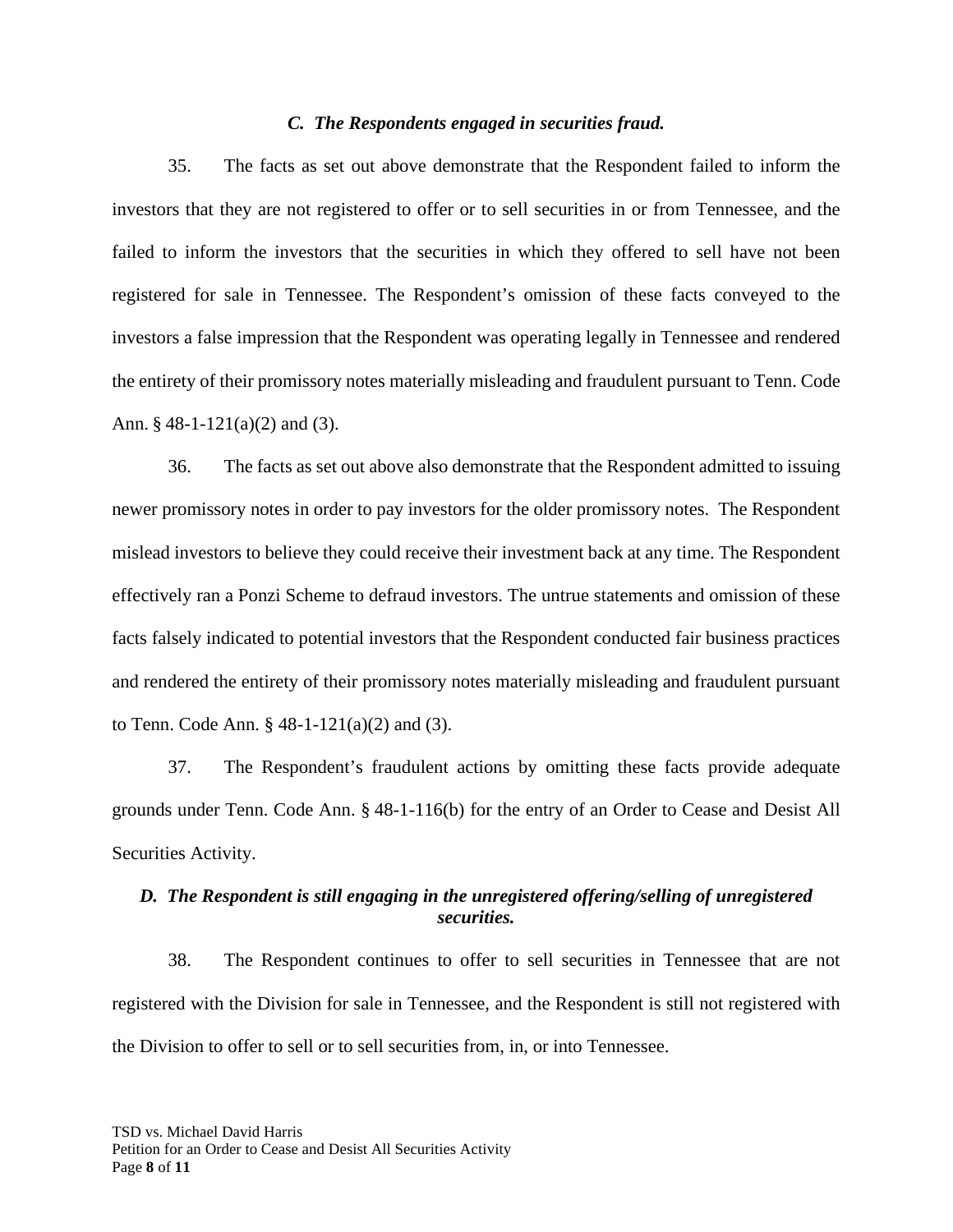39. The Respondent's continuing illegal conduct provides grounds under Tenn. Code Ann. § 48-1-116(a) and (e)(2)(A) for the immediate entry of an Order to Cease and Desist All Securities Activity.

#### **VI. PRAYER FOR RELIEF**

**THE DIVISION HEREBY REQUESTS** the entry of an Order requiring, pursuant to the Act, that:

1. The Respondent shall **COMPLY** with the provisions of the Act and all rules promulgated pursuant to the Act.

2. The Respondent shall **CEASE AND DESIST** from any further conduct as a brokerdealer, broker-dealer agent, investment adviser, or investment adviser representative from or in the State of Tennessee until such time as they are effectively registered with the Division to engage in such activity.

3. The Respondent and any of their successor entities shall immediately **CEASE AND DESIST** from the transacting of any securities business, and from the issuance, offer to sell, or sale of any security, including, but not limited to, promissory notes, mutual fund shares, investment contracts, loan agreements, stock, brokered CDs, or any other investment interest or "security" to any "person", as those terms are defined under the Act, until such time as any such security is 1) deemed by the Division to be registered with the Division for sale in Tennessee; 2) deemed by the Division to be exempted from the registration provisions of the Act; or 3) deemed by the Division to be a covered security, as that term is defined in the Act.

4. The Respondent shall be **PERMANENTLY BARRED** from conducting securities transactions on behalf of others from, in, or into the State of Tennessee.

5. All persons or entities in any way assisting, aiding, or helping the aforementioned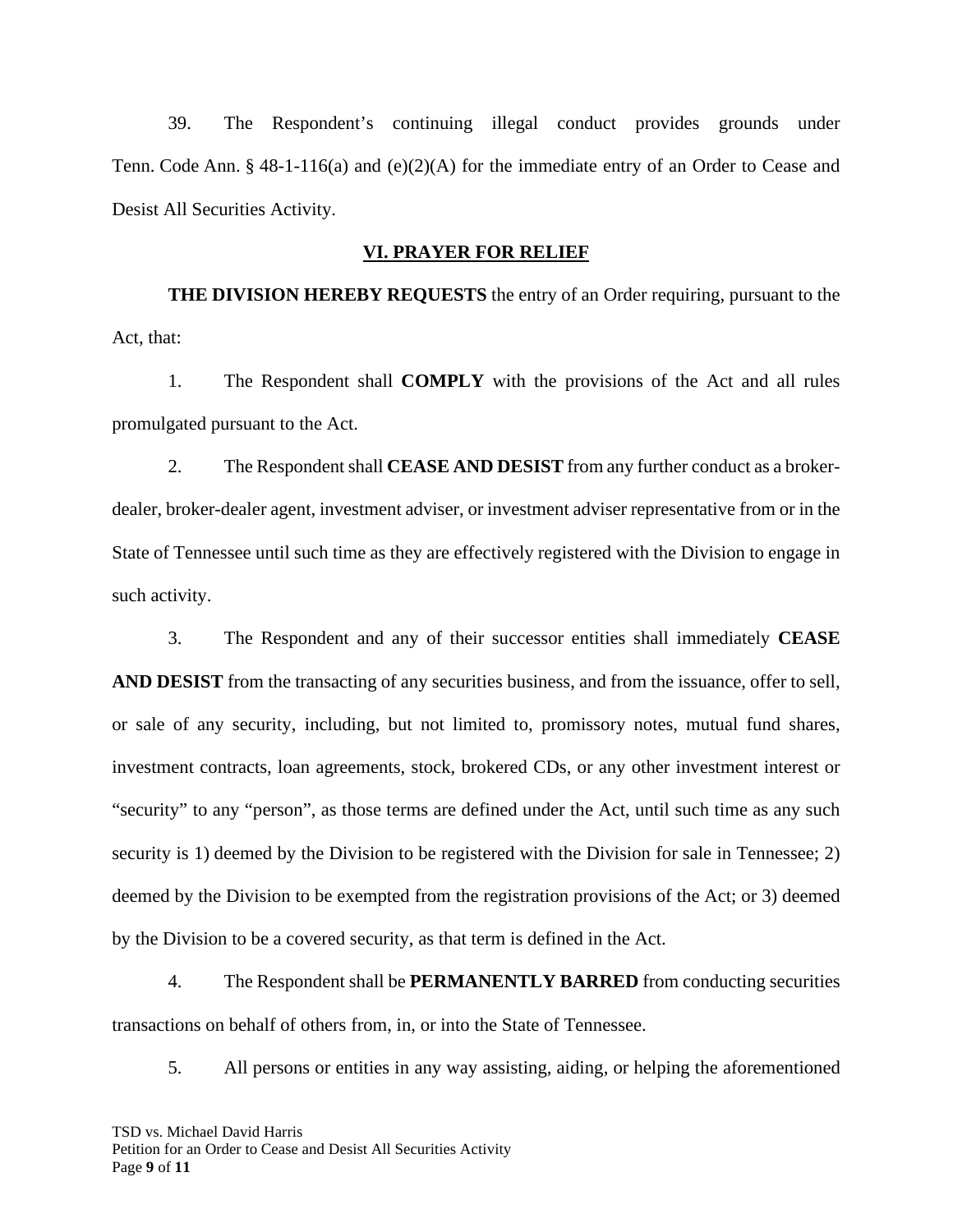Respondent in any of the aforementioned violations of the Act shall **CEASE AND DESIST** all such activities in violation of the Act.

6. In addition, the Division requests such other, further, general, or different relief to which the Division may be entitled.

Respectfully Submitted,

William A. Lali

William H. Leslie, BPR #36098 Associate General Counsel 500 James Robertson Parkway Davy Crockett Tower Nashville, TN 37243 (615) 532-9912 William.Leslie@tn.gov